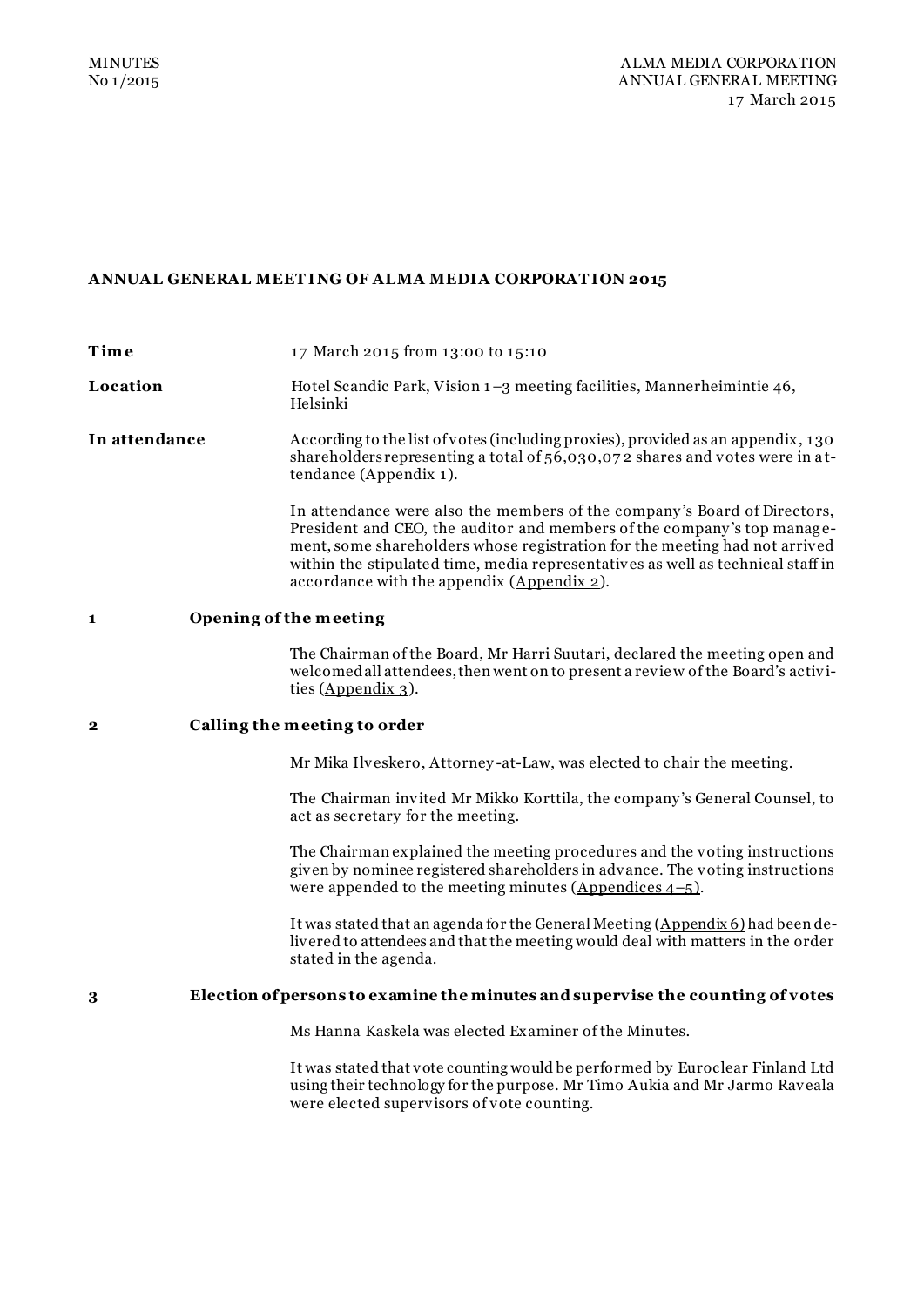### **4 Recording the legality of the m eeting**

It was stated that under Article 8 of the Articles of Association, the notice of an Annual General Meeting shall be delivered as follows:

> "General meetings shall be announced in at least three newspapers published by the company or its subsidiary or else in writing to shareholders by registered letter no earlier than three (3) months and no later than three (3) weeks prior to the meeting date. *The invitation to the General Meeting shall, however, be delivered no later than nine (9) days before the record date for the meeting.*"

It was stated that under the Limited Liability Companies Act and Article 8 of the Articles of Association, the notice should have been published no earlier than 17 December 2014 and no later than 24 February 2015.

It was stated that in accordance with a decision by the Board of Directors, the notice of the Annual General Meeting had been published in the newspapers Kauppalehti, Aamulehti and Iltalehti on 20 February 2015 (Appendices 7–9). In addition, the meeting was notified by a Stock Exchange Release on 13 February 2015, from which date the notice had also been available on the company 's website.

It was stated that the decision proposed by the Nomination and Compensation Committee of the Board of Directors regarding the composition and remuneration of the Board of Directors, as well as other decisions proposed by the Board of Directors, had been available on the company 's website from 13 February 2015, and the financial statements, Report by the Board of Directors and Auditors' Report from 24 February 2015, meaning that the documents had been presented and made available no later than three weeks before the General Mee ting as required by the Limited Liability Companies Act.

It was stated that the meeting had been convened in accordance with the Limited Liability Companies Act and the Articles of Association.

The meeting was declared legal.

### **5 Recording the attendance at the m eeting and adoption of the list of votes**

The list of attendees and the list of votes were presented at the commencement of the meeting, stating that 130 shareholders were present either in person or by proxy. It was recorded that at the commencement of the meeting, 56,030,072 shares and votes were present, representing approximately 7 4.22% of all shares and votes.

The list of attendees and votes at the commencement of the meeting were incorporated as an appendix to the minutes  $(\underline{Appendix 1})$ . It was stated that the list of votes would be confirmed to correspond to the attendance if any voting were undertaken.

It was stated that the list of shareholders was available at the General Meeting.

# **6 Presentation of the financial statem ents, the report by the Board of Directors and the Auditors' report for 2014**

It was stated that the financial statements, Report by the Board of Directors and Auditors' Report for 2014 had been available for review on the company website from 24 February 2015.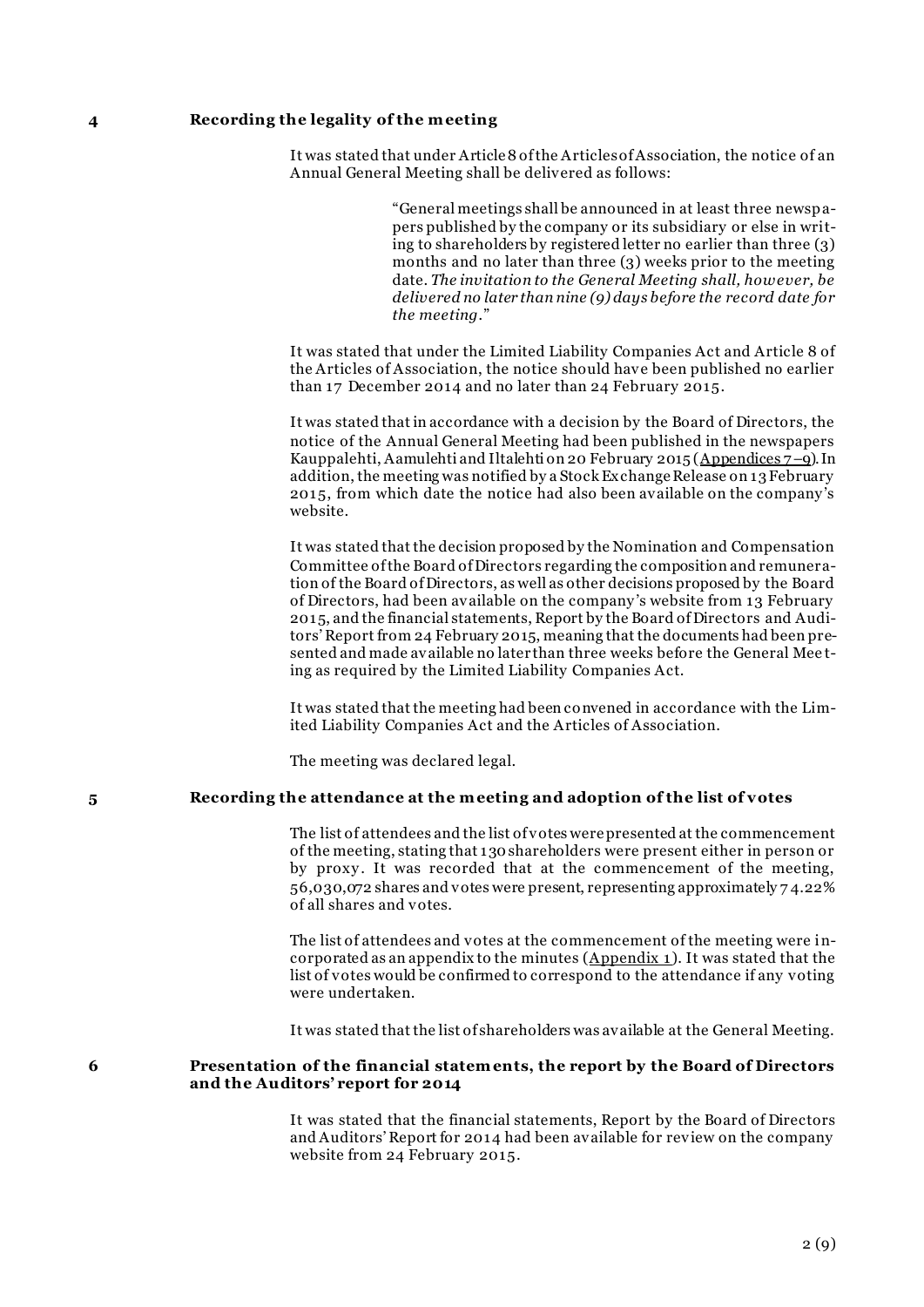The President and CEO of the company , Mr Kai Telanne, presented the CEO's review (Appendix 10) as well as the financial statements and the Report by the Board of Directors (Appendix 11 ).

The secretary of the meeting read out the opinion section of the Auditors' Report (Appendix 12).

The financial statements, Report by the Board of Directors and the Auditors' Report were taken as read.

**7 Adoption of the financial statem ents**

The financial statements for the financial y ear 2014 were adopted.

#### **8 Resolution on the use of the profit shown on the balance sheet and the pay m ent of dividend**

It was stated that the Board of Directors had proposed that no dividend be paid for the financial y ear 2014. The company has no retained earnings.

The decision was taken that no dividend be paid for the financial y ear 2014 as proposed by the Board of Directors.

### **9 Resolution on the use of the invested non-restricted equity fund**

It was stated that the Board of Directors had proposed that the General Meeting decide to apply EUR 36,420,000 from the invested non-restricted equity fund, as presented on the company 's balance sheet of 31 December 2014, to cover losses. The covering of losses improves the preconditions for the distribution of profit in future financial periods.

The decision was taken to use EUR 36,420,000 from the invested nonrestricted equity fund, as presented on the company 's balance sheet of 31 December 2014, to cover losses as proposed by the Board of Directors.

## **10 Resolution on the repay m ent of capital**

It was stated that the Board of Directors had proposed that the General Meeting decide to distribute EUR 0.12 per share as capital repayment from the invested non-restricted equity fund. At the moment of the publication of this notice, the company has 75,486,853 shares, translating into a repay ment amount of EUR 9,058,422.36. Capital repayments are paid to shareholders who are registered in Alma Media Corporation's shareholder register, maintained by Euroclear Finland Ltd, on the record date, 19 March 2015. The Board of Directors proposes that capital repay ments be paid on 26 March 2015.

The decision was taken to distribute EUR 0.12 per share as capital repay ments from the invested non-restricted equity fund as proposed by the Board of Dire ctors. Capital repayments are paid to shareholders who are registered in Alma Media Corporation's shareholder register, maintained by Euroclear Finland Ltd, on the record date, 19 March 2015. The pay ment shall be effected on 26 March 2015.

## **11 Resolution on the discharge of the m em bers of the Board of Directors and the President and CEO from liability**

It was stated that the resolution on the discharge from liability for the financial period 2014 concerns the following persons:

– Harri Suutari, Chairman of the Board,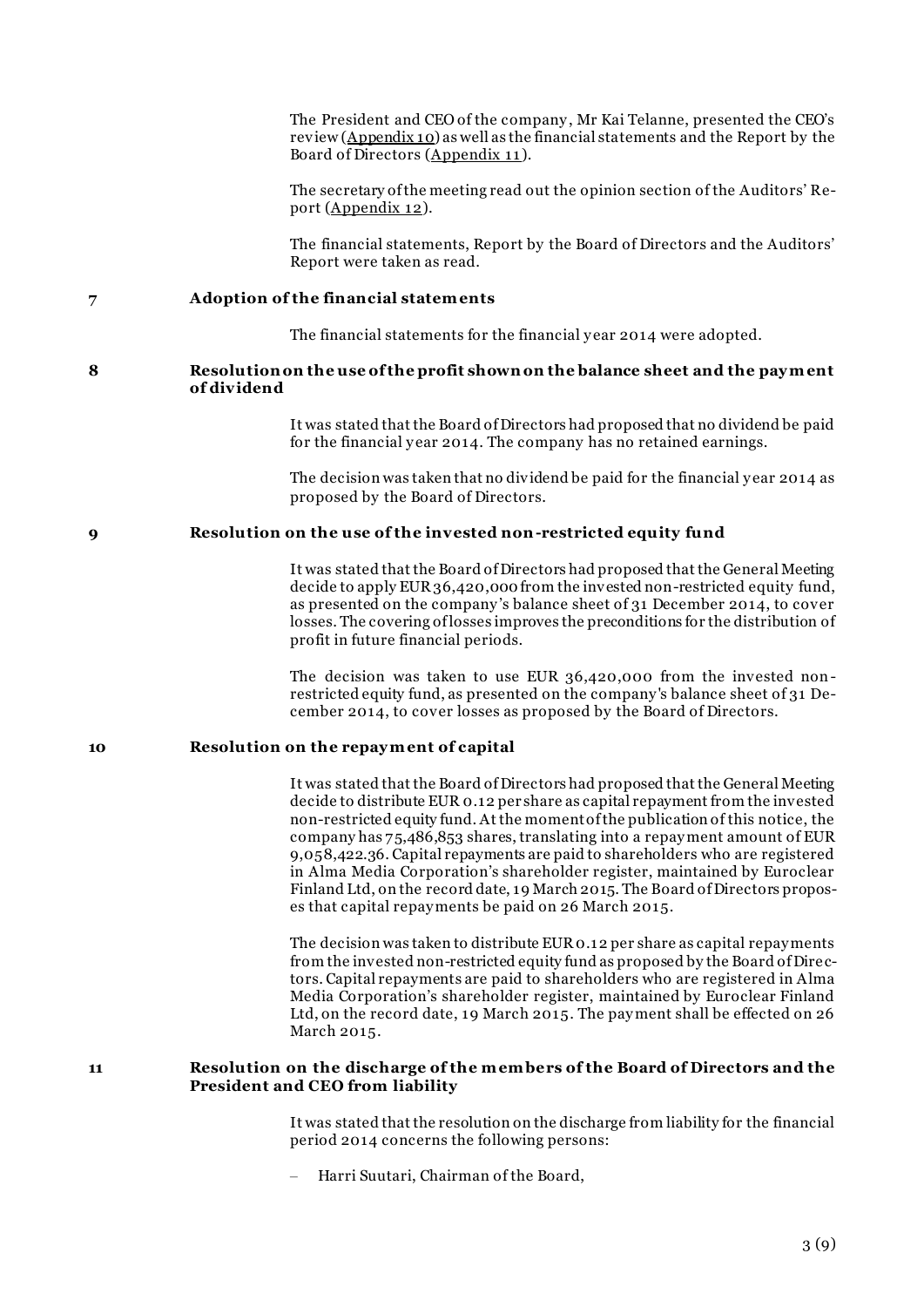- Petri Niemisvirta, Deputy Chairman of the Board,
- Niklas Herlin, member of the Board
- Perttu Rinta, member of the Board,
- Erkki Solja, member of the Board
- Catharina Stackelberg-Hammarén, member of the Board,
- Esa Lager, member of the Board (as of 20 March 2014)
- Kai Seikku, member of the Board (until 20 March 2014)
- Timo Aukia, member of the Board (until 20 March 2014)
- Kai Telanne, President and CEO.

The decision was taken to discharge the members of the Board and the Pres ident and CEO from liability for the financial period 2014.

### **12 Resolution on the rem uneration and travel allowances of the m em bers of the Board of Directors**

The remunerations of the members of the Board decided by the Annual General Meeting on 20 March 2014 were stated.

It was stated that the Board of Directors' Nomination and Compensation Co mmittee had proposed that remuneration for the Board of Directors remains unchanged, with the Chairman of the Board being paid EUR 33,000, the Deputy Chairman EUR 27 ,000, and Board members EUR 22,000 a y ear. Additionally , the Chairmen of the Board and Committees would be paid a fee of EUR 1,000, Deputy Chairmen a fee of EUR 7 00, and members a fee of EUR 500 for those Board and Committee meetings that they attend. It had been proposed t hat Board members' travel expenses be compensated in accordance with company travel regulations.

It was further stated that the Board of Directors' Nomination and Compens ation Committee had proposed that Board members acquire a number of Alma Media Corporation shares corresponding to approximately 40% of the full amount of the annual remuneration for Board members, after tax deduction at source, at the public trading price. Members of the Board are obligated to a rrange the acquisition of the shares within two weeks of the release of the first quarter 2015 interim report or, if this is not possible because of insider trading regulations, at the earliest possible time thereafter. If it was not possible to a cquire the shares by the end of 2015 for a reason such as pending insider transactions, the remuneration shall be paid in cash. Shares thus acquired may not be transferred until the recipient's membership in the Board has ended. The company is liable to pay any asset transfer taxes potentially ensuing from the acquisition of shares.

The decision was taken to confirm the annual remunerations and attendance fees of the members of the Board of Directors as well as the principles of co mpensating their travel expenses as proposed by the Board of Directors' Nomination and Compensation Committee.

### **13 Resolution on the num ber of m em bers of the Board of Directors**

It was stated that under Article 4 of the Articles of Association a Board of Dire ctors shall be responsible for the management of the company and the appropr i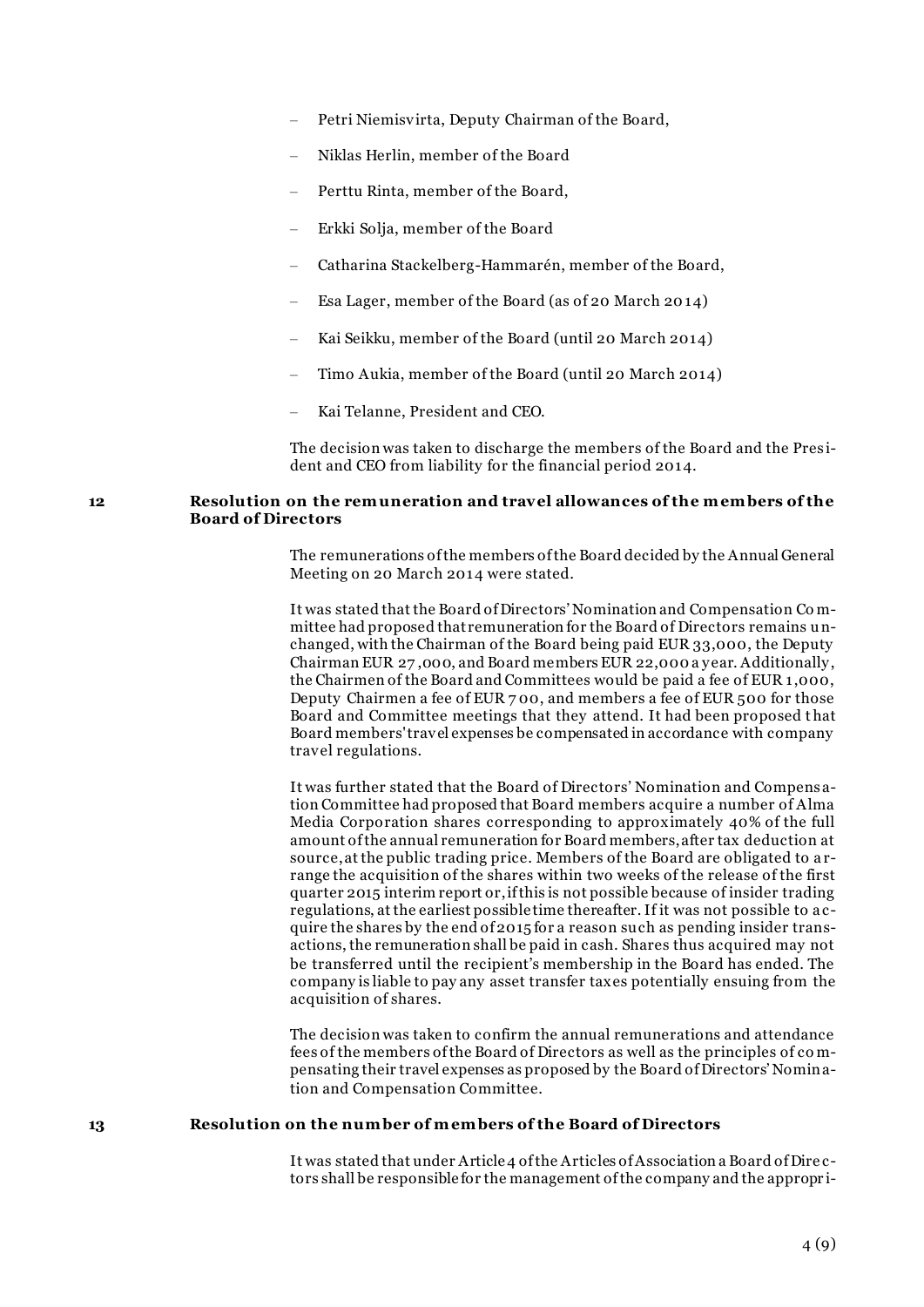ate organisation of its operations. The Board of Directors shall comprise no less than three (3) and no more than nine (9) members.

It was stated that the present number of Board members is seven (7 ).

It was stated that the Board of Directors' Nomination and Compensation Committee had proposed that the number of Board members be confirmed as seven  $(7).$ 

The decision was taken to confirm the number of Board members as seven (7 ) as proposed by the Board of Directors' Nomination and Compensation Committee.

# **14 Election of the m em bers of the Board of Directors**

It was stated that under Article 4 of the Articles of Association the term of office of a member of the Board of Directors shall be one (1) year, ending at the close of the Annual General Meeting following his or her election.

It was stated that the Nomination and Compensation Committee had proposed that the current Board members CEO and President Harri Suutari, Deputy Chairman Petri Niemisvirta, Niklas Herlin, Esa Lager, Perttu Rinta, Erkki Solja and Catharina Stackelberg-Hammarén be re-elected for the new term of office, extending until the end of the subsequent AGM.

It was stated that all proposed members of the Board had given their consent for the office.

It was stated that shareholders representing more than half of the c ompany 's share capital and the votes conferred by those shares had announced their support to the Board of Directors' Nomination and Compensation Committee's proposal.

The decision was taken, as proposed by the Board of Directors' Nomination and Compensation Committee, to elect Harri Suutari, Petri Niemisvirta, Niklas He rlin, Esa Lager, Perttu Rinta, Erkki Solja and Catharina Stackelberg-Hammarén as members of the Board for the term set out in the Articles of Association, ending at the close of the Annual General Meeting following the election.

#### **15 Resolution on the rem uneration of the auditor**

It was stated that the Board of Directors had, in accordance with the reco mmendation by the Audit Committee, proposed that the auditors be compensated according to their invoice approved by the company .

The decision was taken that the auditor be compensated according to their invoice approved by the company , as proposed by the Board of Directors.

# **16 Election of the auditor**

It was stated that under Article 7 of the Articles of Association, the company shall have at least one (1) auditor, who shall have one (1) deputy , for the pu rpose of auditing the company's accounts and administration. An auditing firm can also be appointed auditor. If an auditing firm approved by Finland Chamber of Commerce is appointed auditor, no deputy is required.

It was stated that under Article 7 of the Articles of Association, the term of o ffice of the auditors is the financial y ear and their duties shall cease at the close of the following Annual General Meeting.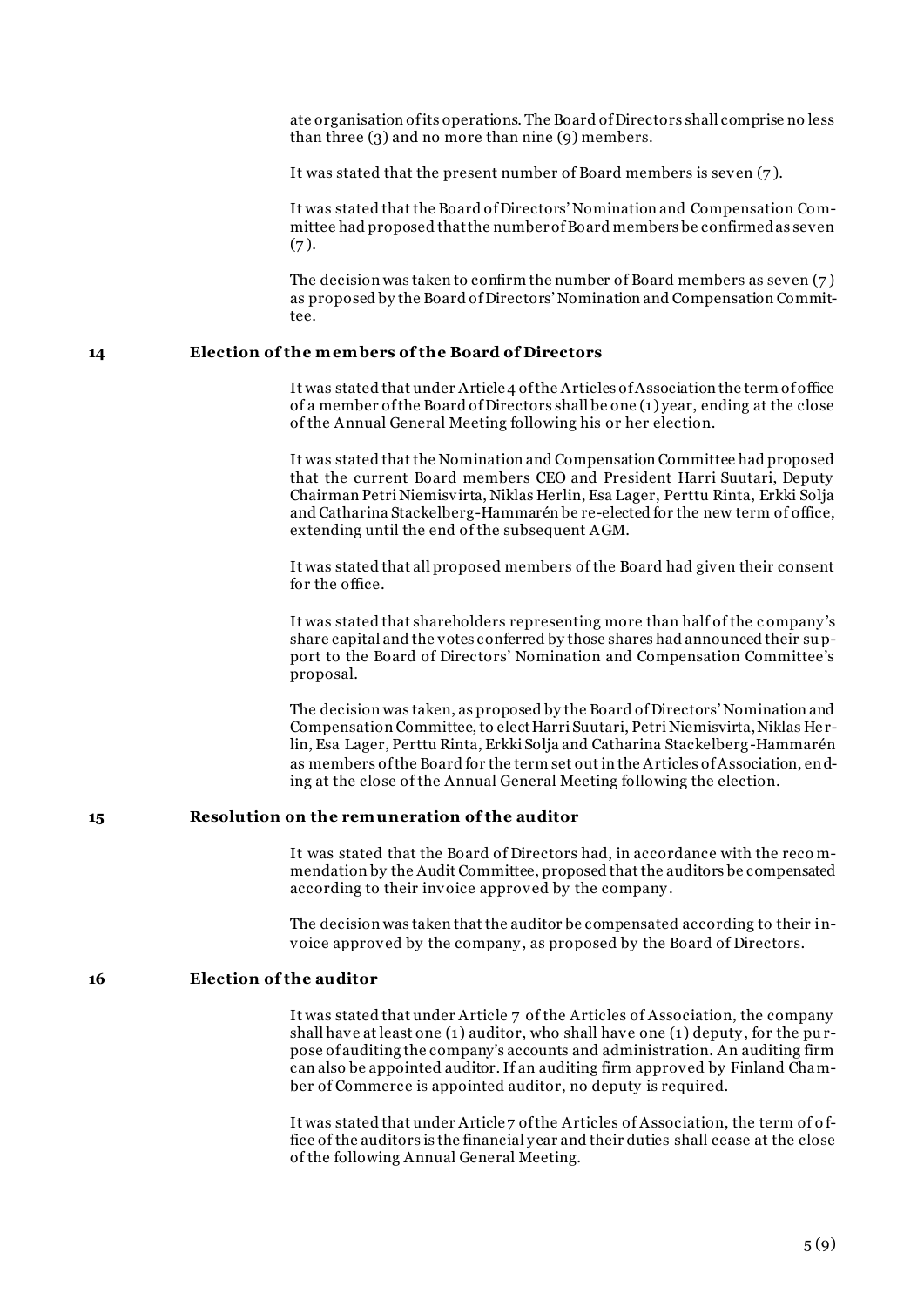It was stated that the auditing firm PricewaterhouseCoopers Oy , with Mr Mar kku Launis, APA, as the principal auditor, had acted as the company 's auditors.

The decision was taken to elect the firm of Authorised Public Accountants PricewaterhouseCoopers Oy as auditors for the financial period 2015 as the previous auditors' term closes at the end of the Annual General Meeting, as proposed by the Board of Directors. It was recorded that PricewaterhouseCoopers Oy had declared that Mr Markku Launis, APA, would serve as the principal auditor.

### **17 Authorisation to the Board of Directors to repurchase own shares**

It was stated that the Board of Directors had proposed that the General Meeting authorise the Board of Directors to decide on the repurchase of own shares as follows:

The Board of Directors proposes that the Annual General Meeting authorise The Board of Directors to decide on the repurchase of own shares. Based on the authorisation, the maximum amount of shares to be repurchased is 7 54,000 and the acquisition can be implemented in one or more parts as proposed. A ccording to the proposal of the Board of Directors, the shares shall be acquired using the company's non-restricted shareholders' equity through trading in a regulated market arranged by NASDAQ OMX Helsinki Oy and in accordance with its rules and instructions, which is why the acquisition is directed, that is, the shares are purchased otherwise than in proportion to shareholders' current holdings.

The price paid for the shares shall be based on the price of the company share in the regulated market, so that the minimum price of purchased shares is the lowest market price of the share quoted in the regulated market during the term of validity of the authorisation and the maximum price, correspondingly , the highest market price quoted in the regulated market during the term of validity of the authorisation. Shares may be purchased for the purpose of improving the company's capital structure, financing or carrying out corporate acquisitions or other arrangements, implementing incentive schemes for the management or key employ ees, or to be otherwise transferred or cancelled.

It had been proposed that the authorisation be valid until the following Annual General Meeting; however, no longer than until 30 June 2016.

The decision was taken to authorise the Board of Directors to decide on the r epurchase of no more than 7 54,000 own shares in one or more parts as pr oposed by the Board of Directors. The authorisation is valid until the following ordinary AGM, however no longer than until 30 June 2016.

### **18 Authorisation to the Board of Directors to decide on the transfer of own shares**

It was stated that the Board of Directors had proposed that the General Meeting authorise the Board of Directors to decide on the transfer of own shares as fo llows:

The Board of Directors proposes that the Annual General Meeting authorises it to decide on a share issue by transferring shares in possession of the company . A maximum of 7 54,000 shares may be transferred on the basis of the proposed authorisation. The proposed maximum authorised quantity represents appro ximately one per cent of the company 's entire share capital. The authorisation entitles the Board of Directors to decide on a directed share issue, which entails deviating from the pre-emption rights of shareholders. The Board can use the authorisation in one or more parts. The Board of Directors may use the authorisation to implement incentive programmes for the management or key employees of the company .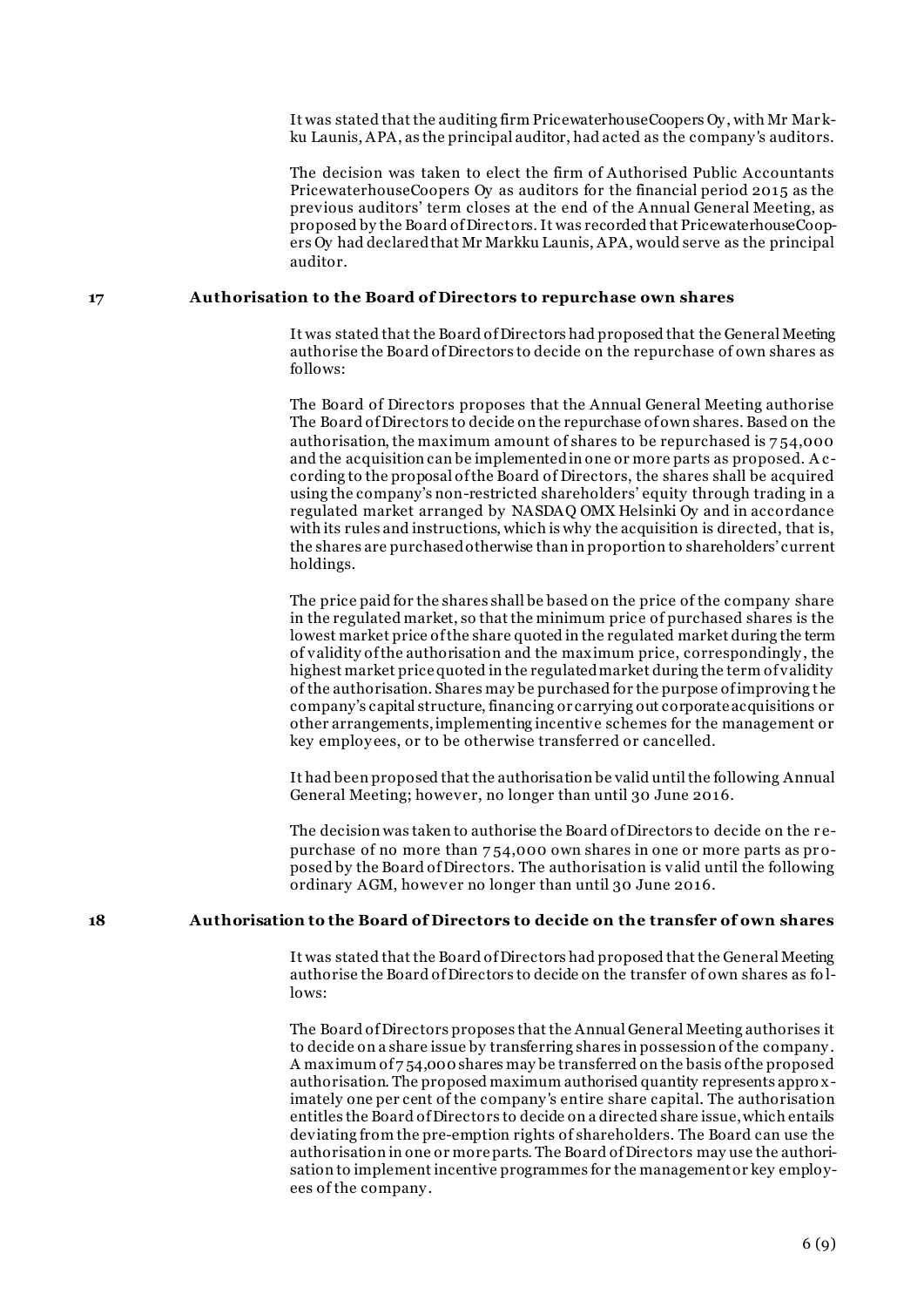It had been proposed that the authorisation be valid until the following Annual General Meeting; however, no longer than until 30 June 2016.

It was recorded that Mr Mikko Massinen of the Helsinki branch of Skandinaviska Enskilda Banken AB (publ) stood as proxy for one (1) shareholder with 324,273 shares and votes who had announced their opposition to the proposal on this matter (Appendix 4).

The decision was taken to authorise the Board of Directors to decide on the transfer of no more than 7 54,000 own shares, as proposed by the Board of Directors. The authorisation is valid until the following ordinary AGM, however no longer than until 30 June 2016.

### **19 Authorisation to the Board of Directors to decide on a share issue**

It was stated that the Board of Directors had proposed that it be authorised to decide on an issue of shares as follows:

The Board of Directors proposes that the Annual General Meeting authorise it to decide on an issue of shares. A maximum of 15,000,000 shares may be i ssued on the basis of this authorisation. The proposed maximum authorised amount represents approximately 20 per cent of the company 's entire share capital. The share issue may be implemented by issuing new shares or transfe rring shares now in possession of the company . The authorisation entitles the Board to decide on a directed share issue, which entails deviating from the pre emption rights of shareholders. The Board can use the authorisation in one or more parts.

The Board may use the authorisation for developing the capital structure of the company, widening the ownership base, financing or realising acquisitions or other arrangements, or for other purposes decided on by the Board. The authorisation may not, however, be used to implement incentive programmes for the management or key employees of the company.

It is proposed that the authorisation be valid until the following Annual General Meeting; however, no longer than until 30 June 2016. This authorisation would override the share issue authorisation granted at the Annual General Meeting of 20 March 2014.

It was stated that the authorisation does not override the authorisation decided on in Section 18 above.

It was recorded that Mr Mikko Massinen of the Helsinki branch of Skandinaviska Enskilda Banken AB (publ) stood as proxy for one (1) shareholder with 324,273 shares and votes who had announced their opposition to the proposal on this matter (Appendix 4). It was recorded that Laura Kujala of Nordea Bank Finland Plc stood as proxy for one (1) shareholder with 1,031 shares and votes who had announced their opposition to the proposal on the matter (Appendix 5).

Shareholder Jukka Suvanto opposed to the Board of Directors' proposal and proposed that the maximum authorised amount should only constitute half of the maximum amount proposed by the Board, i.e. no more than 7 ,500,000 shares. After the Chairman inquired into the matter, it was stated that Ilkka-Yhtymä Oyj, Mariatorp Oy and Kaleva Oy, which jointly represent over two thirds of the shares represented in the meeting, supported the Board's proposal. Shareholder Suvanto did not require counting all the votes on the matter.

The decision was taken to authorise the Board of Directors to decide on the transfer of 15,000,000 shares as proposed by the Board of Directors. The au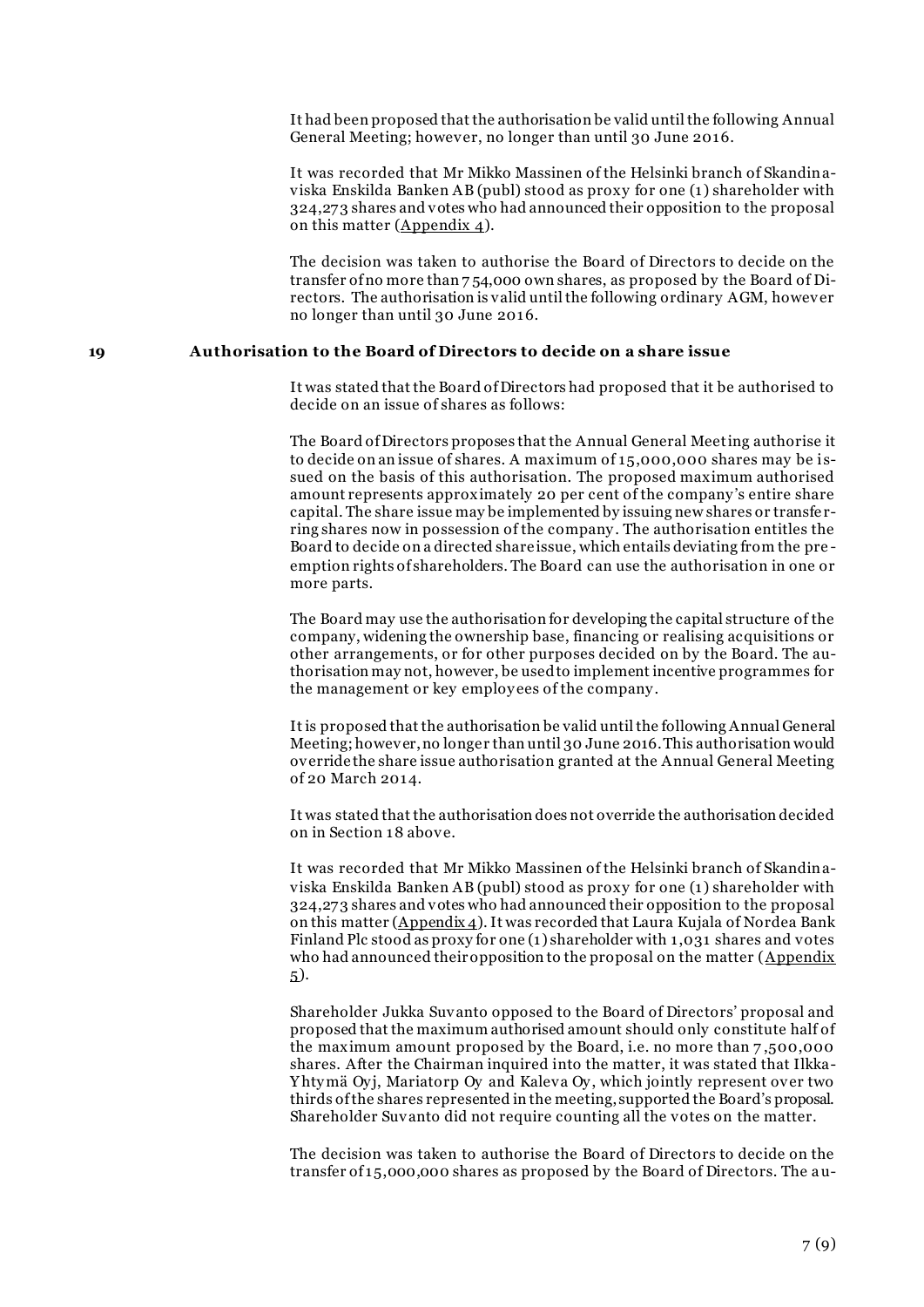thorisation is valid until the following ordinary AGM, however no longer than until 30 June 2016. The authorisation does not override the authorisation decided on in Section 18 above.

#### **20 Proposal for establishing a perm anent Nom ination Com m ittee**

It was stated that the Board of Directors had proposed that the General Meeting decide on the establishment of a Shareholders' Nomination Committee as fo llows:

The Board of Directors proposes to the AGM that the AGM decides to establish a Shareholders' Nomination Committee. The Nomination Committee's duties would include preparing proposals related to the election and remuneration of Board members to the AGM. At the same time, the Board of Directors proposes that the Charter of the Shareholders' Nomination Committee be approved.

The Shareholders' Nomination Committee would consist of four members appointed by shareholders, and the members would elect a chairman from among themselves. In addition, the Chairman of the Board would act as an expert member in the Nomination Committee.

In the y ear preceding the Annual General Meeting, on the basis of shareholding on 30 September in the preceding calendar year, the Chairman of the Board would request each one of the four largest shareholders to appoint one member to the Shareholders' Nomination Committee.

The four shareholders who are registered in the shareholder register maintained by Euroclear Finland Ltd on 30 September in the y ear preceding the Annual General Meeting and whose share of the votes produced by all shares in the company is the greatest according to this shareholder register would have the right to nominate members that represent shareholders. Should a shareholder choose not to exercise the right to appoint a member, the right is transferred to the next largest shareholder in the shareholder register, who would not otherwise have the right to appoint a member.

The Nomination Committee Charter as proposed by the Board of Directors has been available on the Alma Media Corporation website.

It was recorded that Mr Mikko Massinen of the Helsinki branch of Skandinaviska Enskilda Banken AB (publ) stood as proxy for one (1) shareholder with 324,273 shares and votes who had announced their opposition to the proposal on this matter (Appendix 4).

The decision was taken to establish a Shareholders' Nomination Committee as proposed by the Board of Directors and the Nomination Committee Charter proposed by the Board was approved.

## **21 Shareholder Pasi Asikainen's proposal for an issue to be resolved at the Annual General Meeting**

It was stated that shareholder Pasi Asikainen had, on 3 January 2015, submitted a motion to the Board of Directors on a matter to be discussed at the 2015 Annual General meeting.

The shareholder had requested the Annual General Mee ting to discuss and resolve the matter of moving the company 's registered office to Tampere.

It was recorded that Mr Mikko Massinen of the Helsinki branch of Skandinaviska Enskilda Banken AB (publ) stood as proxy for one (1) shareholder with 324,273 shares and votes who had announced their abstention from voting on